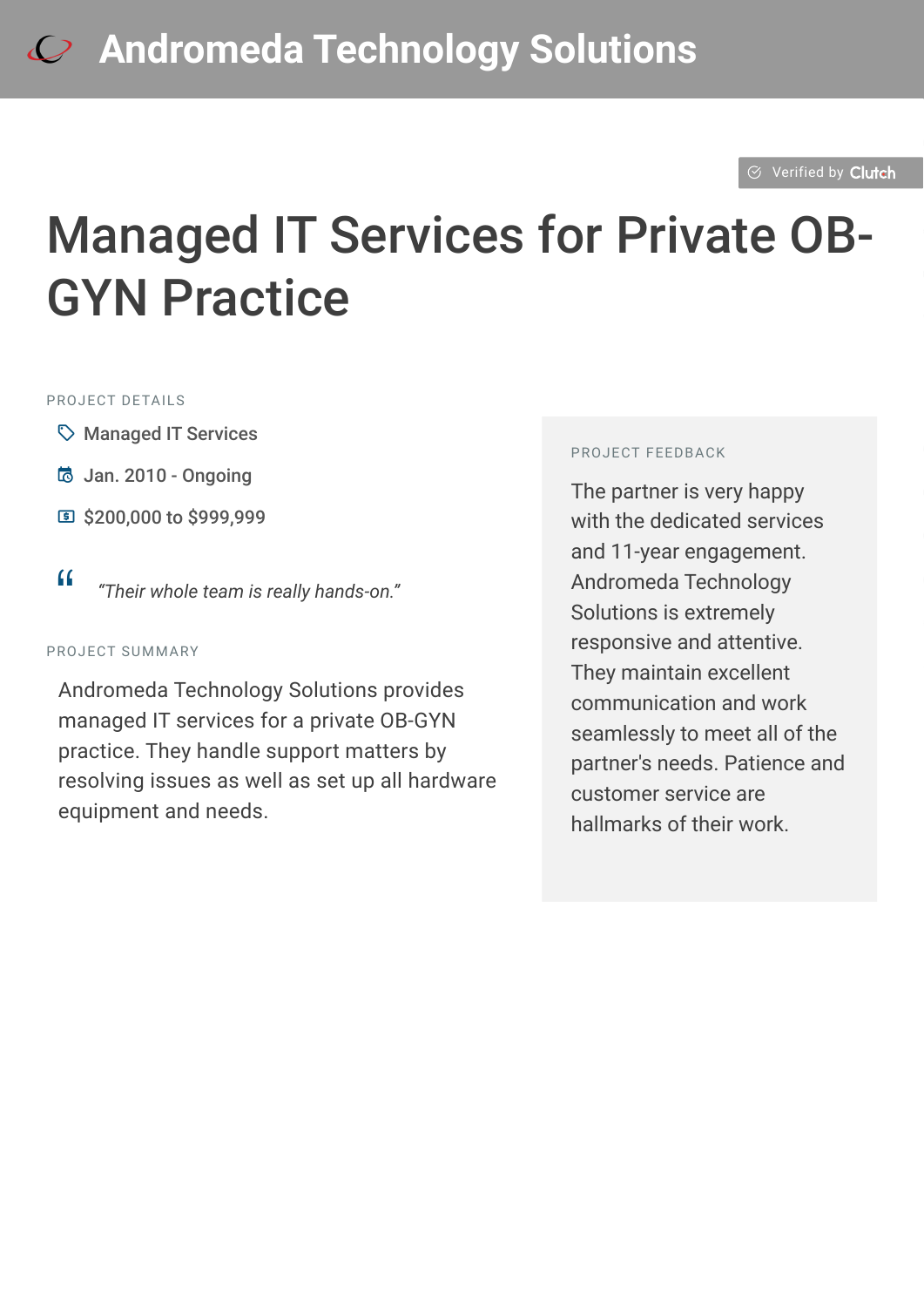# **[A](https://clutch.co/profile/andromeda-technology-solutions?utm_source=case_studies&utm_medium=logo)ndromeda Technology Solutions**

## The Client

### Introduce your business and what you do there.

I'm the IT administrator of West Suburban Women's Health. We're a private OB-GYN practice.

# The Challenge

#### What challenge were you trying to address with Andromeda Technology Solutions?

I manage our electronic medical records (EMR) but we're a smaller company and have different needs. We brought them on to be our outsourced IT support partner.



#### CLIENT RATING

5.0 Overall Score

| Quality:            |  | 5.0 |
|---------------------|--|-----|
| Schedule:           |  | 5.0 |
| Cost:               |  | 4.5 |
| <b>Would Refer:</b> |  | 5.0 |

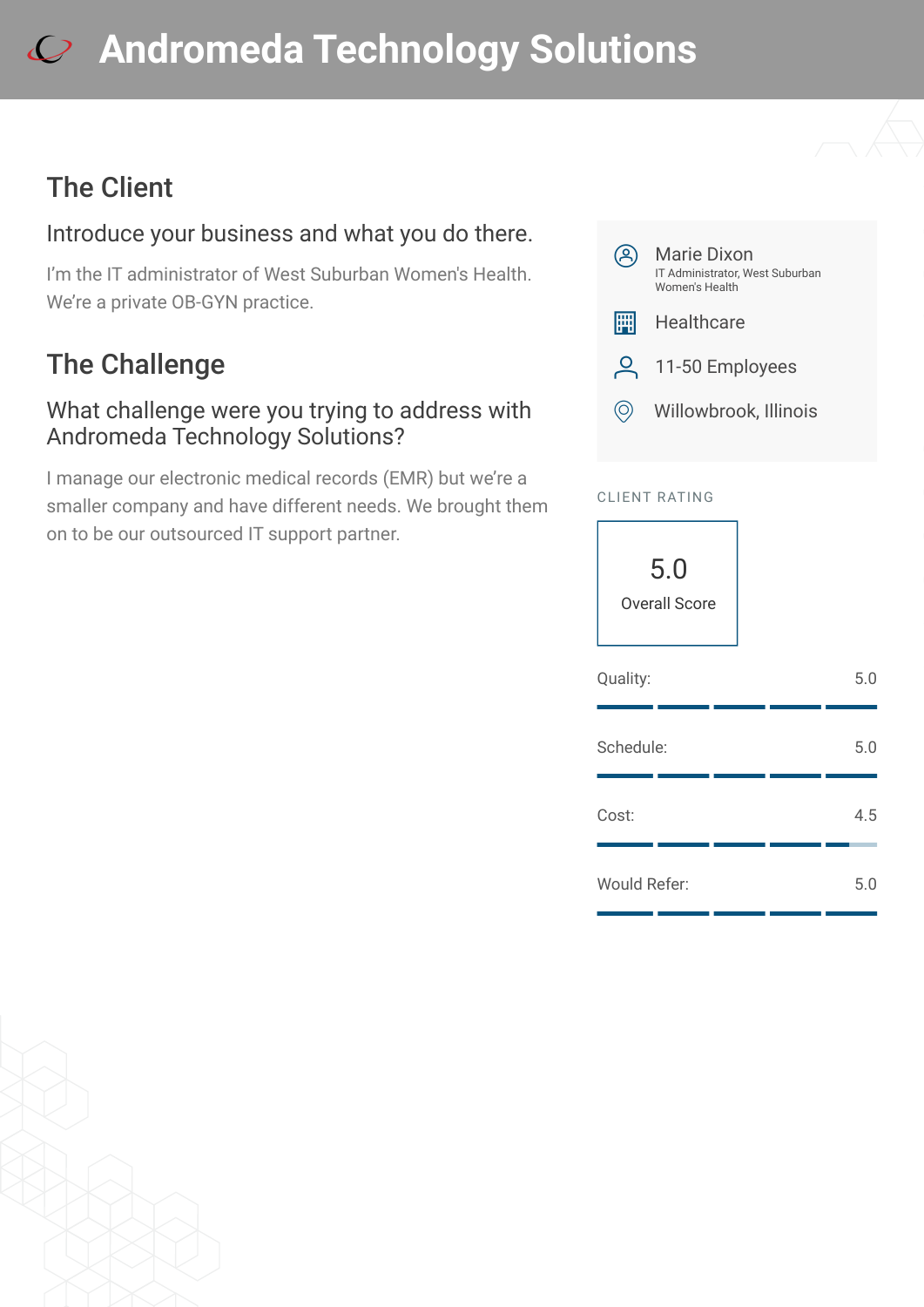## The Approach

#### What was the scope of their involvement?

Andromeda Technology Solutions handles all of our IT-related services, from our internet security to our cloud hosting. They moderate and monitor our systems as well as provide cloud and smartphone device management. In the beginning, we used them à la carte for issues here and there. However, now we're on a retainer with them and they provide monthly support service for any issues. I can call anytime I need something.

Their team helps in a variety of ways. They upgraded us to Windows 10 and make sure we're up to date and compliant on everything. If a doctor has an issue with their computer, Andromeda Technology Solutions remotes in and solves the issue. Most of their work is remote but they come to our office if needed. For example, years ago, we were having terrible Wi-Fi problems, they came in and replaced our wireless access points.

They've also supported us during the pandemic. We're a group of all women with kids at home. Homeschooling children in a pandemic has its own challenges so we decided to change our giant conference room into a classroom. However, it'd be difficult for the kids to be pulling from our Wi-Fi network. Andromeda Technology Solutions set up and hardwired a separate network for the kids. They got everything ready to go in a week. They did all of the wirings and ensured our ports were alive all in a room that normally wouldn't need it.

#### What is the team composition?

Everyone has 1–2 technicians they speak to over the phone when they need something done remotely. I normally work with John (Account Manager) and another team member. Nathan (LAN Technician II) has come in person multiple times. Another one of their team members handles a lot of our big picture setups.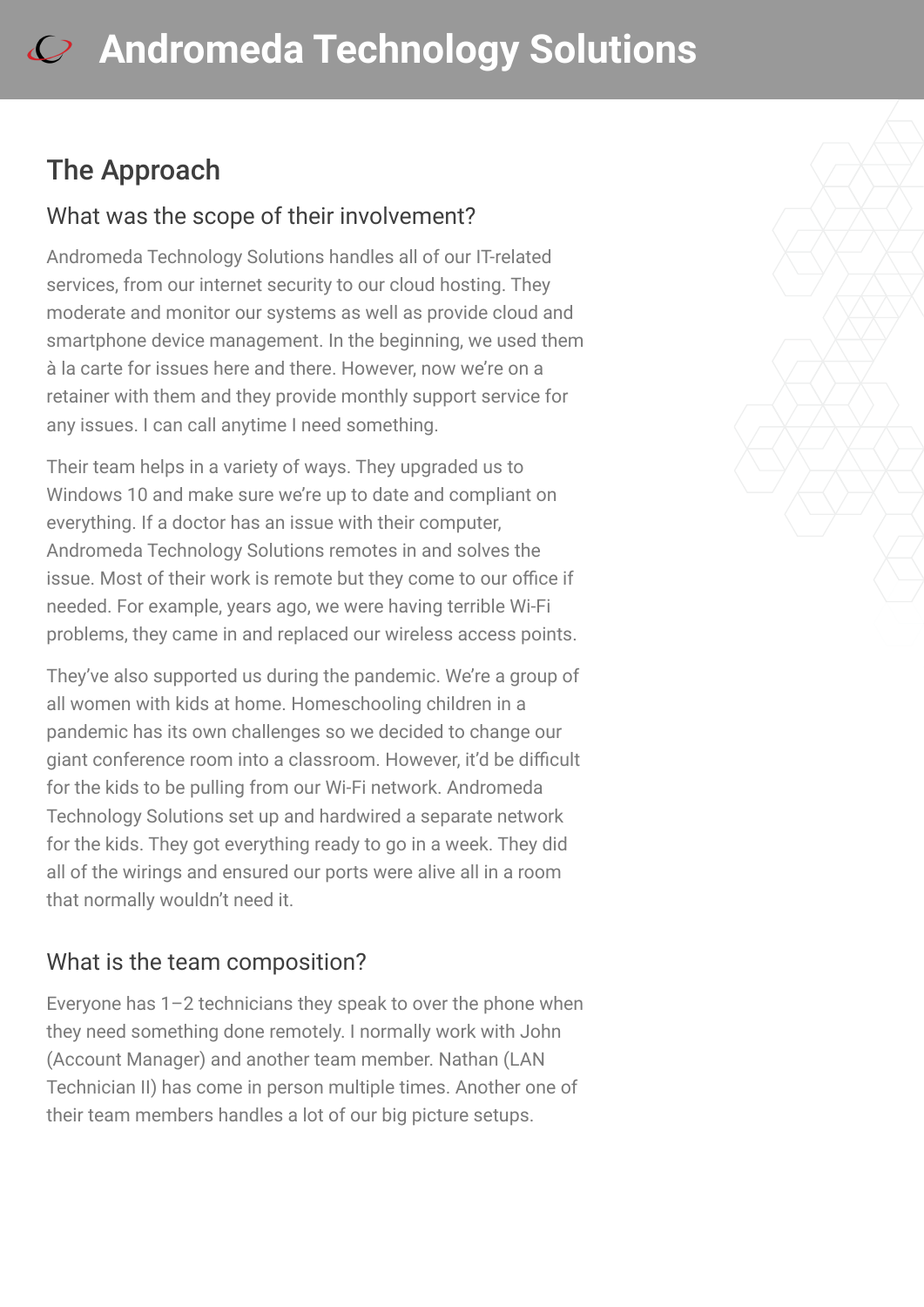# **[A](https://clutch.co/profile/andromeda-technology-solutions?utm_source=case_studies&utm_medium=logo)ndromeda Technology Solutions**

#### How did you come to work with Andromeda Technology Solutions?

They've been with our company since before I joined. I believe our organization had a previous IT provider that wasn't meeting our needs. That's why they switched to Andromeda Technology Solutions.

#### How much have you invested with them?

Annually, we spend anywhere from \$25,000–\$50,000 depending on needs.

#### What is the status of this engagement?

Our ongoing engagement started around January 2010.

## The Outcome

#### What evidence can you share that demonstrates the impact of the engagement?

I came into my position three years ago. From where we are now compared to where we were then  $-$  in terms of how the office functions and how smooth everything runs  $-$  is phenomenal. This is 99.9% due to Andromeda Technology Solutions' assistance and help. They guide us and recommend suggestions that enhance our business. Everyone is happier and a lot less frustrated.

Their help in transforming our conference room into a classroom was absolutely fantastic. This was right in the thick of the pandemic when everyone was trying to set up their home offices. I know they were very busy but they made it a priority to help us get that going. We were exceedingly grateful. They're wonderful.

What's more, Andromeda Technology Solutions is attentive and responsive. They don't have a lot of turnover which is really nice. We really like their client portal. I can call them late at night if there's a doctor or device emergency. I just can't compliment them enough.